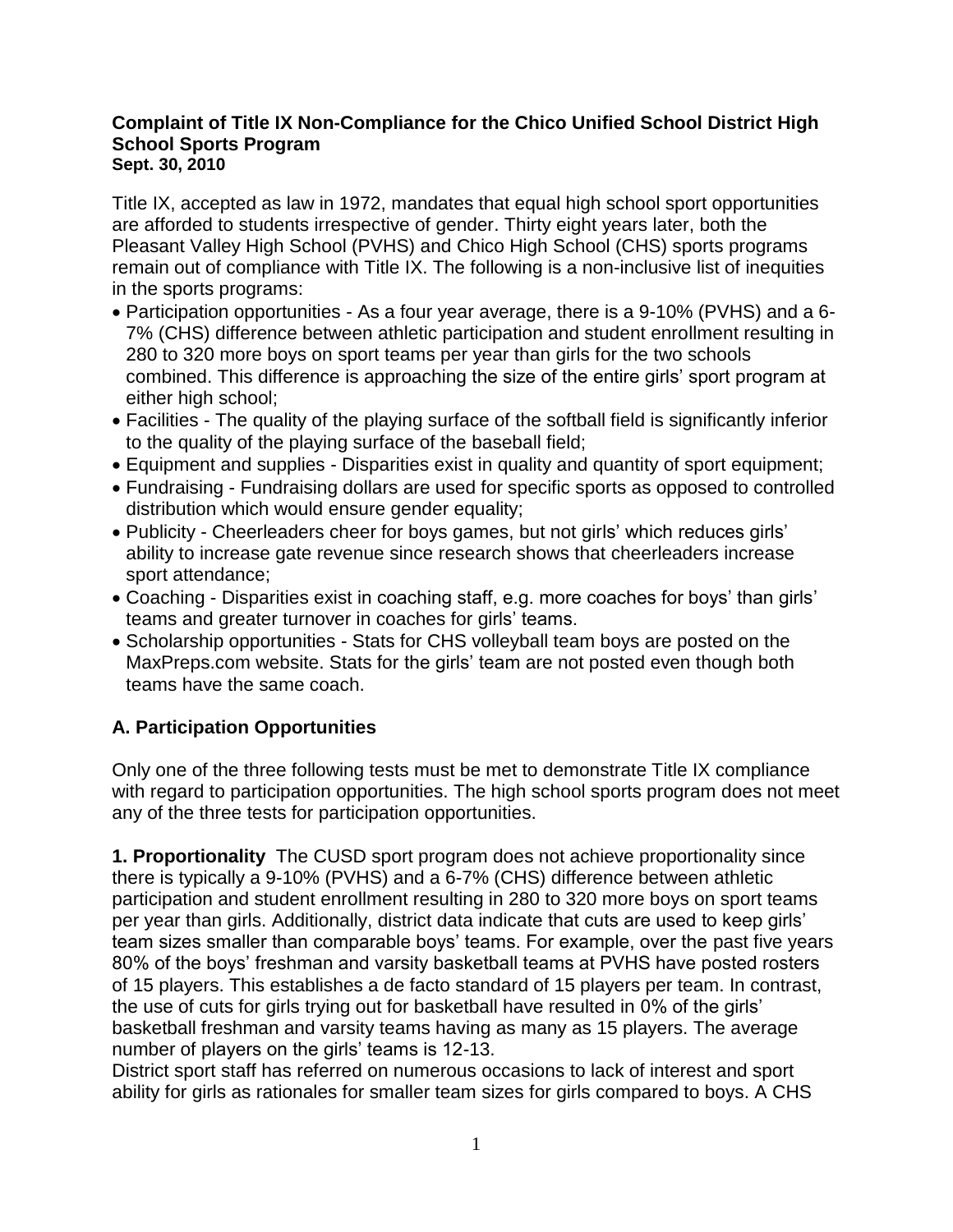girl attending a May 12, 2010 CUSD school board meeting refuted their statements by reporting that 65 girls tried out for the CHS varsity 2010 soccer team. Historically, there is a maximum of 25 players on the soccer team. In spring 2010 there were 26 players. There are no freshman or JV girls' soccer teams at either high school.

Sport staff further state that athleticism is not sufficient cause for a girl to be selected to play on a sport team without also being able to demonstrate competence in the sport. This was stated repeatedly at the May 12, 2010 school board meeting despite the fact that the district and community had honored Emily Azevedo the night before as the Chico High School 2010 Athlete of the Year for her performance in an Olympic sport that she spent less time learning than a girl spends in high school.

Given the coaching staff"s emphasis on the importance of demonstrated ability for the selection of players for girls' teams, it is incongruent that a similar selection process, i.e. "cuts", is not used for football or wrestling. Instead, it is assumed that all interested students have the ability to play these sports at a competitive level. Girls are typically cut for lack of ability in basketball, softball, volleyball, soccer, and field hockey, but all students interested in football and wrestling are accommodated regardless of ability. This practice of accepting all students for football and wrestling while at the same time cutting girls" teams to a smaller than standard number of players provides yet another refutation of the district's rationale for their longstanding gender disproportionality.

**2. A history and continuing practice of program expansion** The second test to demonstrate compliance with Title IX with regard to participation opportunities is, "a history and continuing practice of program expansion." CUSD is unable to meet this test since the most recent sport team added was boys' volleyball.

**3. Interest and ability** CUSD has relied on an improperly conducted survey of interest as a means for both documenting girls' disinterest in sports and demonstrating compliance with this third Title IX test. Sport staff stated at a May 12, 2010 school board meeting that they recognize it is no longer legal to rely solely on a survey of interest as documentation of Title IX compliance and that the district can no longer be considered in compliance based on this third test. During this meeting, the school board probed for detail related to the sport survey and showed dismay with the athletic staff"s use of the student survey to support their decision to make no changes to the girls" program, but instead add another boys" team (volleyball) three years earlier. They noted that the athletic staff took this action even with the knowledge that there were significantly fewer girls playing sports than boys and without giving consideration to the option of adding girls" freshman and JV soccer teams despite the fact that hundreds of girls play on community soccer teams prior to entering high school, thus demonstrating their interest.

# **B. Compliance with Additional Components of Title IX**

The following sport program components are out of compliance with Title IX:

- Practice and competitive facilities The quality of the playing surface of the softball field is significantly inferior to the quality of the playing surface of the baseball field;
- Provision and maintenance of equipment and supplies Disparities exist in quality and quantity of equipment provided to athletes, e.g. inferior quality of field hockey sticks compared to quality and quantity of football equipment;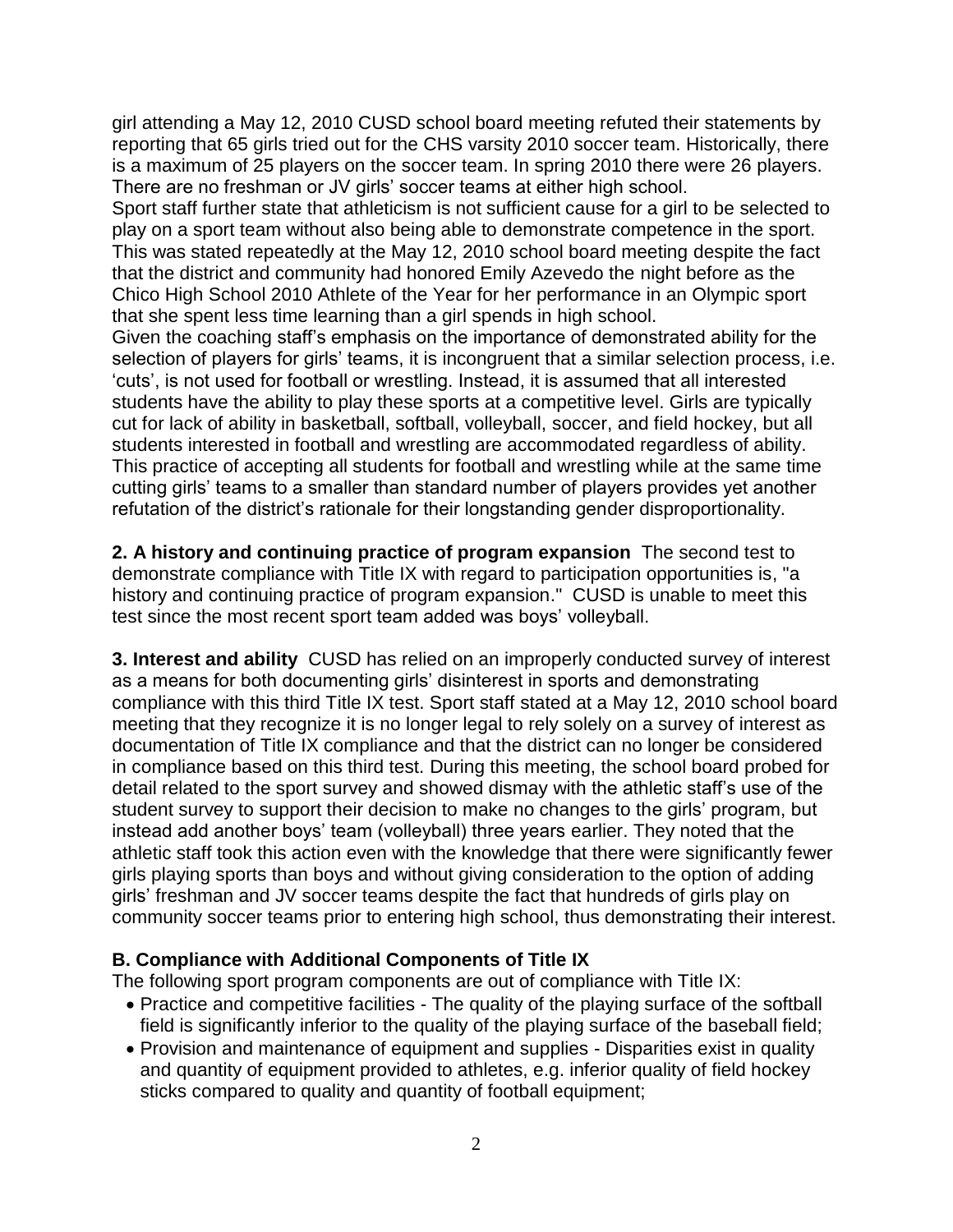- Publicity Cheerleaders cheer for boys" games, but not girls" with the exception of two games during '09-'10 at PVHS. Research has demonstrated that cheerleaders increase much needed gate revenue for both girls and boys teams.
- Coaching and the assignment and compensation of coaches There is higher turnover in girls' coaches relative to boys' coaches and more coaches for boys' teams. It is also noteworthy that 83% of the coaches at PVHS are male.
- Promotion for sport scholarship opportunities Chico High Boys' volleyball stats are posted on the [www.MaxPreps.com](http://www.maxpreps.com/) website whereas girls' stats are not posted even though the teams have the same coach. The girls, then, have less chance of being recruited for college teams and related scholarships. As quoted from the MaxPreps.com website, "MaxPreps.com is the nation's largest, most comprehensive and highly visited high school sports web site. MaxPreps.com provides an opportunity for every CIF (CA Interscholastic Federation) team to post its roster, schedule and stats. MaxPreps.com is the primary information source for high school sports."
- District identification of a Title IX coordinator There is no identification on the district website of the CUSD Title IX coordinator; nor is this person identified in other district information readily available to parents and community members. The availability of this information is mandated by Title IX.

#### **C. Budgets, Boosters Clubs, and Fundraising**

While schools can accept donations and even use them for earmarked purposes, opportunities and resources still have to be equal. Boys" sports tend to receive a higher level of donations than girls'. According to Title IX, schools, "must either use other funds for equivalent perks for girls or else decline the earmarked donation". Title IX does not require that budgets or expenditures be equal for girls' and boys' teams in the same sport or overall programs. Title IX does require, however, that equivalent opportunities and benefits be provided and that lack of funds cannot justify more limited opportunities and/or benefits for girls. CUSD provided a handout of sport budgets at the May 2010 school board meeting. While budgets suggest intent, expenditures show practices. A listing of expenditures by gender has not been made available. During the May 2010 meeting, district staff provided information indicating that there were no safeguards in place for controlled distribution of fundraising dollars to ensure gender equality.

# **D. District Mishandling of Complaints against High School Coaches**

CUSD administrators do not appear to value complaints by female students about coaching practices that are perceived to be discriminatory and/or inappropriate. A case in point is a May 19, 2010 complaint by a CHS varsity soccer girl stating that her coach regularly used profanity, made sexist remarks to players, denigrated the importance of school classes, glorified alcohol in his speech, and was inebriated in front of players when he was the only adult present for an out of town game. District policy states that all involved in a complaint will receive a written response within 30 days. This student requested a response to her complaint after 75 days had passed with no response from the district. A few days later, on August 9, 2010, this student received a district letter refuting the concerns presented in her four page, carefully documented complaint. It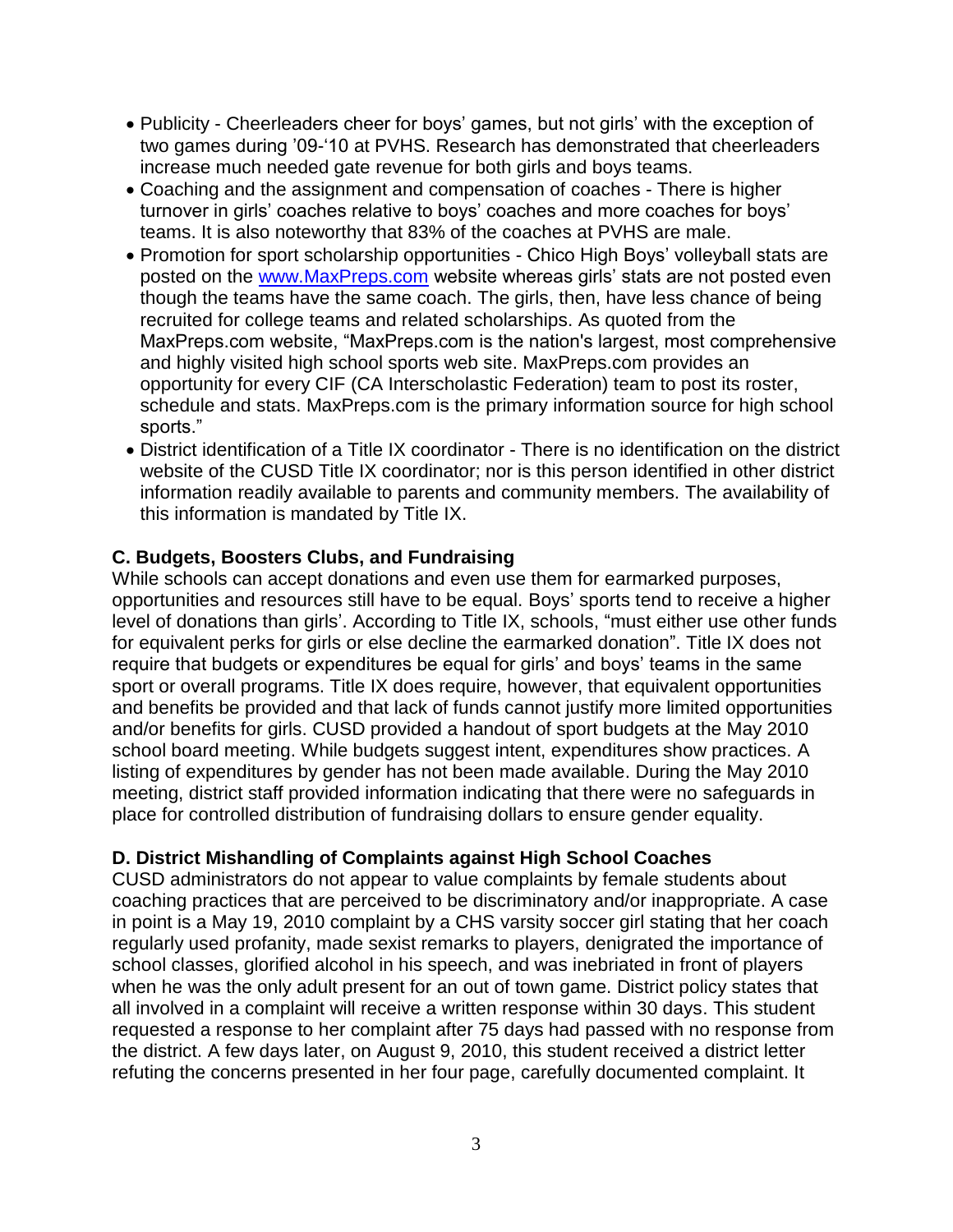was clear that a response would not have been forthcoming without this young female asserting her right to a response from the district.

### **E. Conclusions and Recommendations**

There are long standing gender disparities in the CUSD high school sports program. District staff has defended the sport program by stating that high schools do not have to show gender proportionality because they can"t achieve proportionality if they offer football. At the May 12, 2010 school board meeting, the district's Title IX "expert" expressed surprise that Castle Park High School in Chula Vista, CA offers football and had recently lost a court case based on disproportionality. In its ruling in favor of the plaintiffs, the federal district court issued this statement, "The court reasoned that the current 6.7% disparity between the percentage of athletic opportunities afforded to girls (38.7%) and the percentage of girls in the student body (45.4%) does not qualify as substantial proportionality because the 6.7% difference reflects 47 girls who would have played sports if athletic participation was proportional to female enrollment." The figures for the CUSD program are worse than those of Castle Park High School.

CUSD gender disproportionality exists because girls have fewer teams, smaller team sizes, and have to pass through a 'cut' to get on a team at almost twice the rate of boys. That is, there are more boys" teams with essentially unlimited participation opportunities, i.e. they do not use 'cuts'. As a result, the five sports that do not use cuts for either boys or girls (track, cross country, swimming, tennis, and golf) typically represent more than 50% of all girl athletes, but only 30% of boy athletes. This is because boys have more sport choices and more opportunities to be a member of a team.

Girls are interested in playing sports. One method for assessing girls' interest in sports is to examine their participation in the same five sports common to both genders for which 'cuts' are not imposed. There is no difference in participation rates between CUSD high school girls and boys for these five sports over the past six years.

Girls appear to be making use of every avenue for sport participation in a district sports program that is inherently designed to restrict opportunities for them compared to their male counterparts. They have maximized their opportunities within the current sport program. Given the longstanding disproportionality between girl and boy participation rates, the CUSD gender disparity is, to a large degree, a systematic outcome of the structure and function of the athletic program. History substantiates that when barriers to girls" participation in sports are lifted, participation rates soar.

In Nov. 2008 my husband and I filed a complaint with the district citing gender disparities in sport opportunities. District administrators responded to our complaint by stating that CUSD was compliant with Title IX because high school girls had documented their disinterest in sports via their responses to a survey the year prior. Outside of stating on May 12, 2010 that the district will not continue to rely on surveys as an attempt to document girls" disinterest in sports, there has been no indication of district understanding that gender disproportionality and demonstrated unmet interest (use of "cuts") document non-compliance with Title IX.

It appears that the district will need external influences to generate corrective changes to bring the sport program into compliance with Title IX. In several communications during the past two years, the CUSD has been encouraged to adopt the following four recommendations: